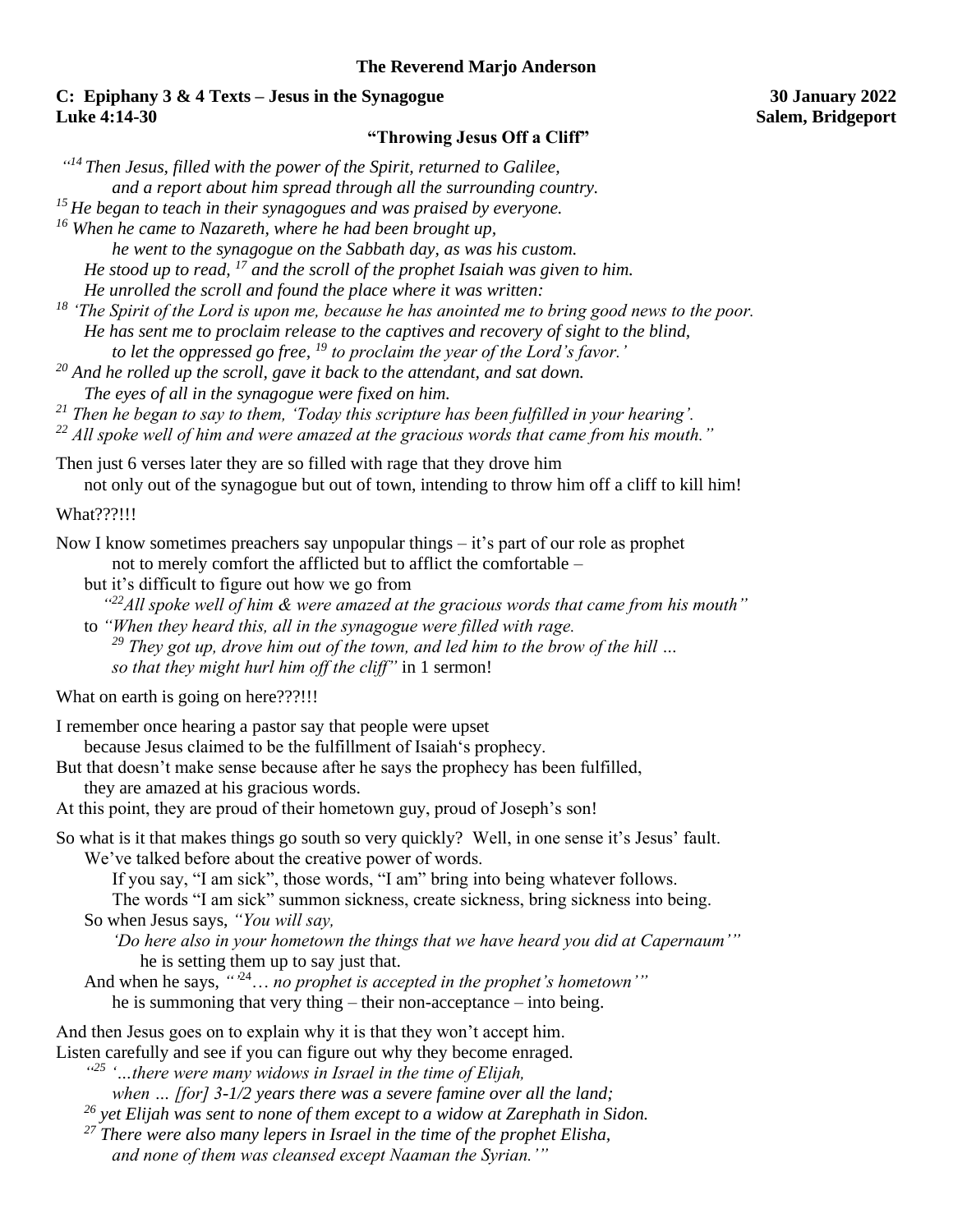Anyone get it? Anyone understand why Jesus is referring to these 2 particular stories? Anyone understand what is in these two references that has the power to enrage and turn an ordinary congregation of religious folk into a mad murderous mob?

Well, I think it's like this...

Jesus was telling them that all those wonderful things he had been doing throughout Galilee, he would not be doing here.

He was telling them that God had sent him not to them –

not to the people who had provided for him all these years, who had helped raise him, who had provided the resources of the community to him,

who had helped develop and shape and form him into the gifted person he had become. They were not going to benefit from their investment in him.

He was not going to use his gifts – the gifts they had helped provide for him – to help them.

Think for a moment what it would've been like to be a widow in Israel starving to death during a famine due to 3-1/2 years with no rain and the local prophet Elijah does not come to you with food;

instead he goes to a different country and provides food for a woman there.

Or think about how you would feel if you were suffering from a horrible disease that not only ravaged your body, but cut you off and isolated you from your family, your friends, and all of society – not just for 10 or 14 days but for the rest of your life –

and Elisha, the local doctor with the miracle cure, does not offer it to you or anyone else of your class and creed and caliber – but only to one of "those" people from across the border.

So here we have Jesus telling his own community that God is not sending him to help them; rather, God is sending him to those "other" people, people who are not like them, people who aren't as deserving or hardworking or important.

Why would God do that?

Obviously there must've been plenty of people in Nazareth

who had been injured or who were suffering from illness or permanent disability. Why would God withhold healing from them while providing it to other people?

One clue comes from the community response to Jesus, *"Is not this Joseph's son?"*

And the answer to that is that, while Jesus may be Joseph's adopted son,

Jesus is actually God's son. And Mary's son.

And Mary, from the time she was a young girl, had always seen the world from a different perspective than Joseph.

Joseph was a man in a patriarchal society.

Joseph had power and privilege that Mary did not have

and probably (like most of us with power and privilege)

Joseph was completely unaware of it, while Mary was very much aware.

This is clear in her song of praise,

*"'[God] has brought down the powerful from their thrones, and lifted up the lowly; God has filled the hungry with good things, and sent the rich away empty.'"*

*"Isn't this Joseph's son?"* They ask. And the answer is "No. This is MARY's son.

The last time we hear of Joseph, Jesus was 12 years old.

So it's likely that Joseph's influence on Jesus disappeared early on

and it was Mary's view of the world that shaped Jesus.

And so when Jesus reads these words from Isaiah,

*"he has anointed me to bring good news to the poor. He has sent me to proclaim release to the captives and recovery of sight to the blind, to let the oppressed go free, <sup>19</sup>to proclaim the year of the Lord's favor."*

### he must have been smiling inside

because he recognized them as just another expression of his mother's world view.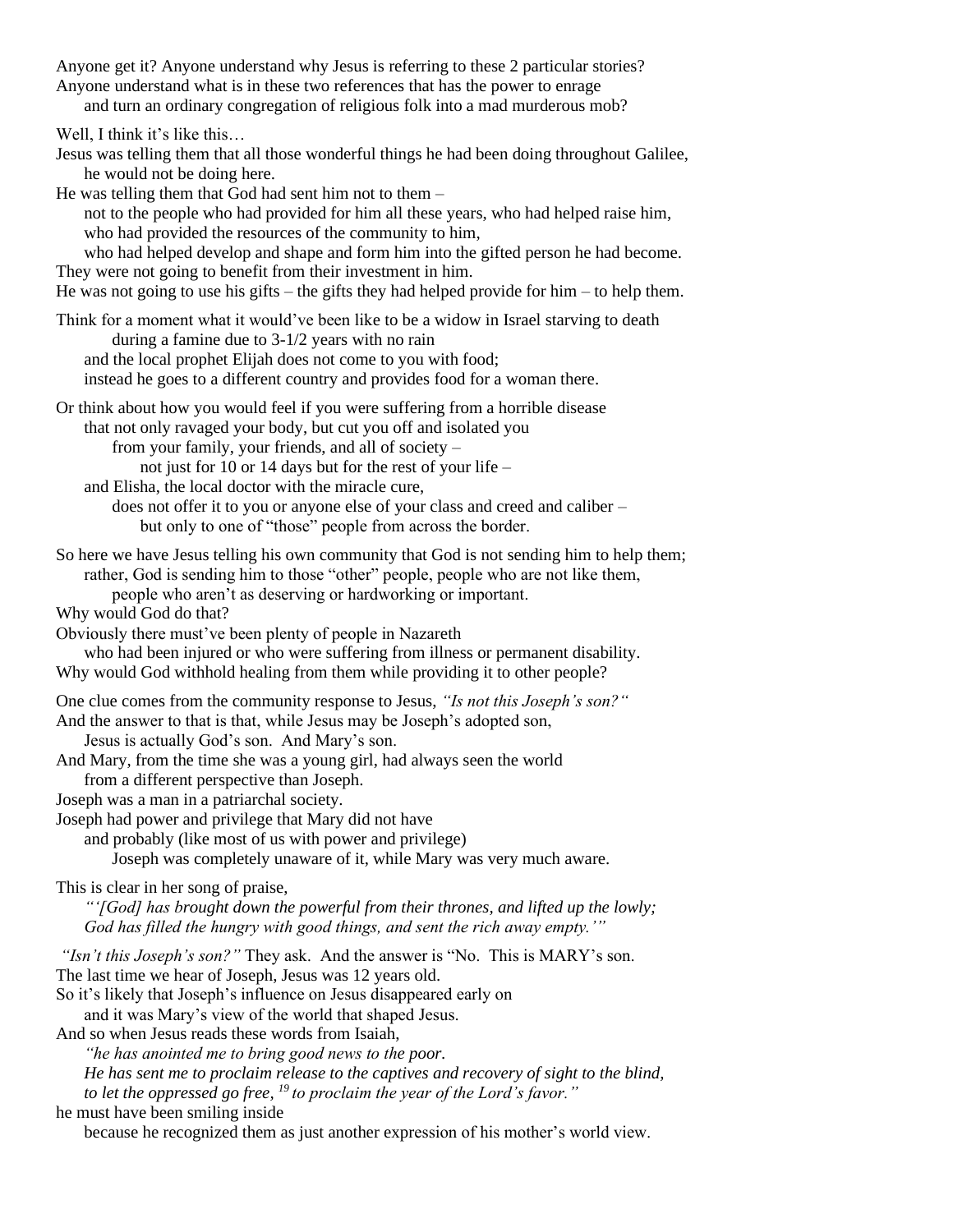Now, while Mary speaks of the powerful and the lowly, the hungry and the rich, Isaiah speaks only of those who are poor, captive, blind and oppressed – at least he only mentions them explicitly. But if the captives are being released, it's obviously not good news for the captors. If the oppressed are being set free, it's not good news for the oppressors. And that bit about proclaiming the year of the Lord's favor? Well in the jubilee year, anyone owning slaves lost every one of them, and anyone hoping to collect on a loan was out of luck as all debts were cancelled. Isaiah and Mary and Jesus all understood that in a world in which some possess power and privilege and others do not, God is always on the side of those without. Now that doesn't mean that people with power and privilege can't experience illness or grief or loss. Every human being experiences illness and grief and loss. But the experience of illness or grief or loss does not negate power or privilege. In the fall of 2020 late night show host Jimmy Kimmel shared the heart wrenching story of how his son was born with a pre-existing congenital heart condition. Many children are born with such conditions. Without access to affordable care, these children die. Kimmel had access and his 3-day-old child had his first surgery, and later 2 more surgeries, and today he is a thriving 3-year- old. On his late night TV show, Kimmel issued a passionate plea that as a society we make sure that every parent has that same access to save the life of their child. I know that what I'm going to say, you are not going to want to hear. But I am trusting that you will not drive me out and try to murder me. Primarily because these are not my words – they are the words of Jesus and Mary and Isaiah and Luke – and indeed all of scripture. While God created each of us, while God loves each and every one of us, while God hears every prayer that you and I speak, God did not divide the world into the rich and the poor, the famous and the unnoticed, the powerful and the powerless, those who have nice homes and those who live in rat infested tenements, those whose refrigerators are filled, and those whose cupboards are empty, those who can afford needed medical care, and those who can't, those whose families own multiple vehicles and those who wait at bus stops, those who have graduate degrees and those who had to drop out of high school to get a job to pay for their sick mother's cancer treatments, those who have jobs with health plans and 401ks and those who work for minimum wage and make \$500/week, \$2000 to pay all expenses for the month – rent, transportation, food, & prescriptions. God did not divide up the world like that. We did. And here's what Jesus says about that. When it comes to preferential treatment, God chooses those who are not like us. God's preference lies with the poor, the hungry, the homeless, the unemployed, the undereducated, the underinsured. God's preference lies with women and those who identify as LGBTQ, and those with darker skin. If you hear that and you feel anger and resentment welling up within you, then you understand what happened in the synagogue that day. All of that is true.

By almost any standard I can think of used to measure me I am in God's non-preferred class. The only thing that could possibly get me onto the side God prefers is my gender.